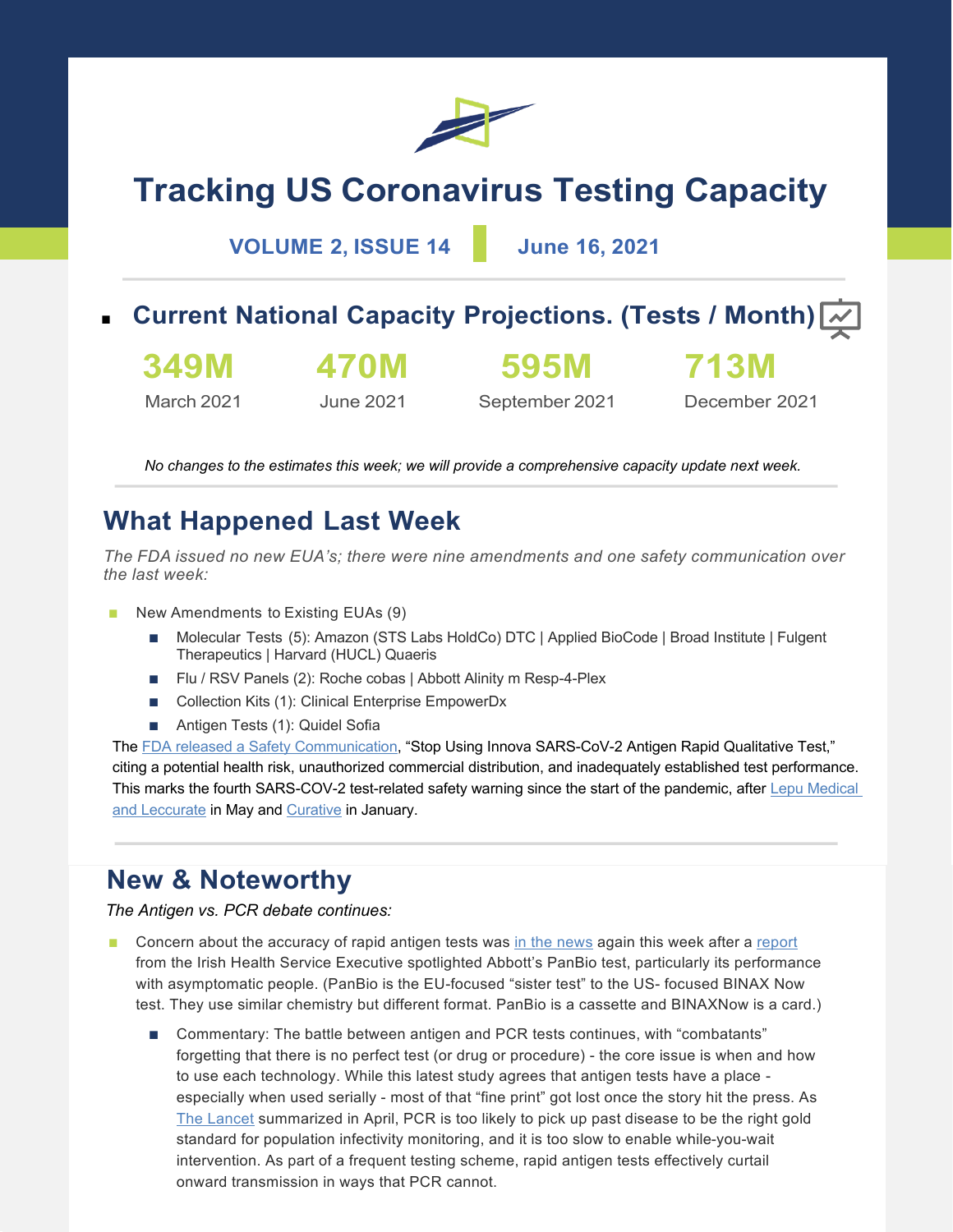■ Analysis of antigen tests and more regulatory challenges. Mologic, a rapid antigen manufacturer, is suing the UK government for inaccurate assessments of their antigen test. The UK claimed that their lab tests with spiked virus revealed 30-60% failure rates while Mologic claims that in real clinical practice the error rate is running just 2%. The question is what comparator is being used. Do we need a new validation process specific to antigen / screening tests?

### *Will ubiquitous rapid testing centers do the job in Germany, or is the US's increasing emphasis on at-home testing a better bet?*

- As part of Germany's re-opening plans, they have opened 15,000-plus rapid testing centers offering free antigen tests for the unvaccinated. While proof that the strategy is working to date "is elusive," the testing program is particularly noteworthy given the nation's relatively slow vaccine rollout.
- In the US, Pitt County, North Carolina, and Chattanooga, Tennessee, just became test sites for an at-home testing model: the CDC will distribute two million QuickVue (Quidel) tests there, so that residents can test themselves at home three times a week. We look forward to seeing the results.

#### *RADx Tech II – The newest competition for impactful tests*

- The federal government has announced their continued interest in new test technology by announcing RADx Tech II. The fast-track program, which leverages the Point-of-Care Technology Research Network (POCTRN), part of the National Institute of Biomedical Imaging and Bioengineering (NIBIB), is soliciting proposals to further advance SARS-CoV-2 testing technologies to fill what the feds see as "specific unmet national needs." Those needs include but are not limited to:
	- Point-of-care/over-the-counter tests with lab-test-level performance
	- Tests for multiple pathogens
	- Tests adaptable to emerging variants
- All proposals must be for tests ready to reach the market in  $2021 -$  applications are due by June 28.

## **Food for Thought**

*When and where did COVID-19 first originate, and when did it first arrive in the US?*

- Commentary with data: The lab leak theory is a hot topic, but at a minimum, complex questions regarding the origins of SARS-CoV-2 still remain, since a viable pathway from bats to humans for the virus has not yet been found. (Pangolins from the Wuhan wet market were the big suspect in early 2020, but they are not the intermediate host.) We need to remember that viral transfer from animals to humans has been known for 500 years. Origin analysis *may help* inform surveillance for future epidemics, but each virus's backstory is sufficiently unique to be largely useless for prediction. We have to prepare for the unexpected.
- Was COVID-19 in the U.S. earlier than we thought? A November 2020 analysis of blood donations found antibodies in 84 US samples collected between December 13, 2019 and January 17, 2020, before the earliest cases were reported in the US. Further, a June 15 paper found COVID-19 antibodies in two blood samples from the NIH's All of Us research program that were drawn during the first week of January 2021, indicating infections prior to mid-December 2019.

#### *Preparing for the Fall Semester*

Higher Ed: The Chronicle of Higher Education now counts 510 universities that will require vaccines for the fall semester, up from 483 last week